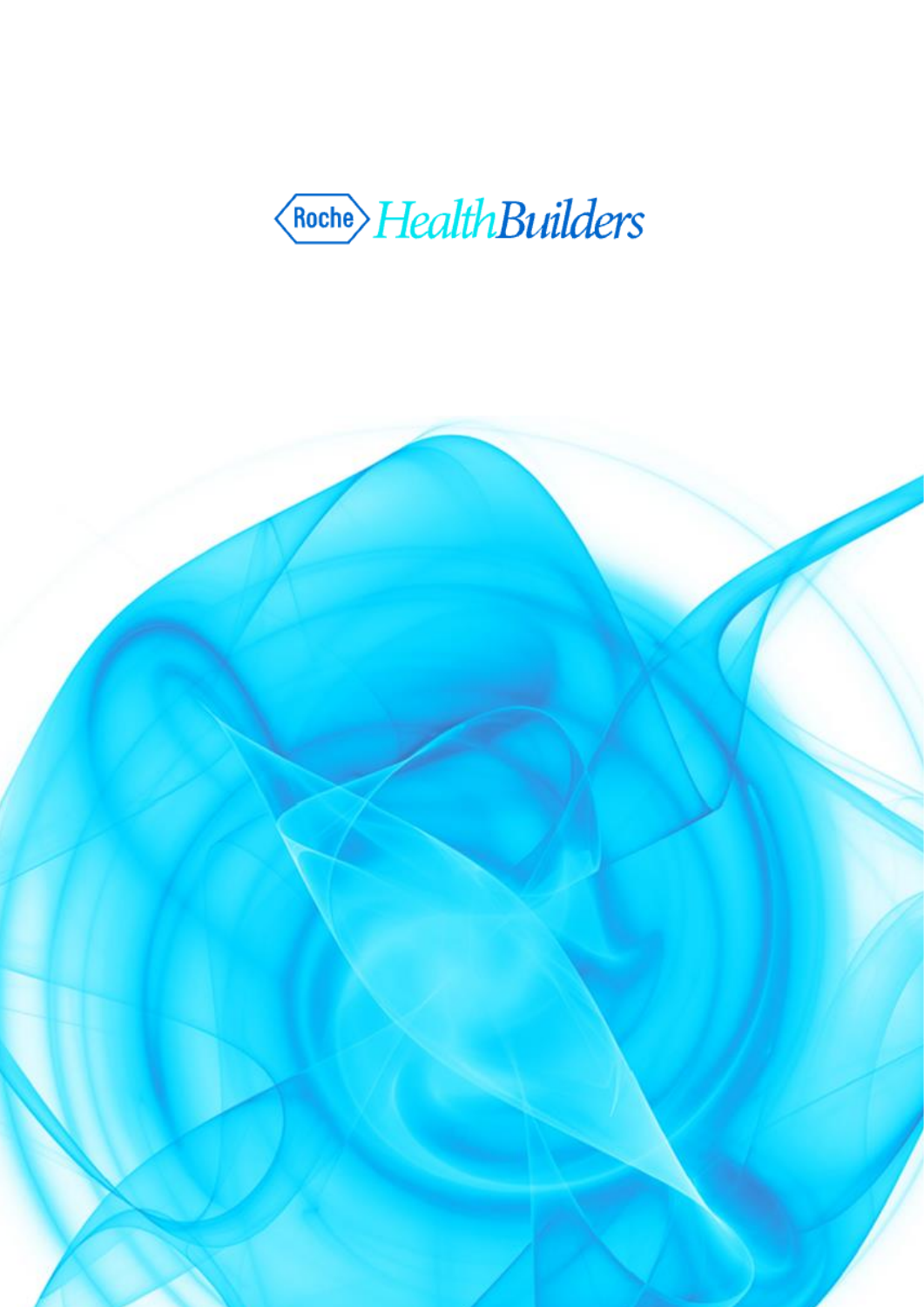

# **1. Introduction**

**Roche Diabetes Care Italy S.p.A.** is an Italian company, part of a multinational group, which operates in the marketing and distribution of medical and in vitro medical- diagnostic devices dedicated to the management of diabetes and offers pre-sales support and after-sales services. Driven by values shared by all its global Affiliates, Roche Diabetes Care Italy S.p.A. has confirmed with integrity, courage and passion, its commitment to understand the needs of patients, their problems, hopes and daily challenges.

# **2. Aims of the challenge**

Roche Diabetes Care Italy S.p.A, with registered office in Monza, viale G.B. Stucchi 110, share capital  $\epsilon$ 40.222.464,00. i.v., C.F., VAT and registration number in the Register of Companies at the Chamber of Commerce of Metropolitan area of Milano, Monza Brianza and Lodi 09050810960 (hereinafter "**Roche Diabetes Care**"), in line with its mission, with this *challenge* is looking for innovative proposals from individuals or companies that can facilitate, through technological solutions and digital platforms, diabetes prevention and self-assessment of diabetes complications (hereinafter the "**Challenge**").

The initiative falls within the exclusion cases referred to in Article 6, paragraph 1, letter a), of Presidential Decree no. 430/2001, according to which competitions and prize operations are not considered to be those organized for the production of artistic works or the presentation of projects in a commercial or industrial context, and in which the awarding of the prize is either in consideration for the performance of work, or represents recognition of personal merit or encouragement in the interest of the community.

# **3. Recipients of the Challenge**

The Challenge is addressed to all the "Projects", including, those managed by start-ups, which have already tested the value of their solution through a Proof of Concept (PoC) and do have proven results.

With this Challenge Roche Diabetes Care intends to recognize projects, presented by public or private organizations and individuals resident in Italy or within the European Union.

In the case of participation by public or private organizations, their application must be made by the legal representative of the organization or by another authorized person.

Entities and other legal entities that are employees of Roche Diabetes Care S.p.A. or other companies of the Roche group, their relatives, and relatives up to the second degree, are excluded.

Members of the Evaluation Committees and their families are not allowed to participate in this Challenge, either directly or in a controlled participation of companies that present potential solutions.

The subject - natural or legal person - that will be identified as the successful bidder of this Challenge will be the only subject directly called to collaborate with Roche Diabetes Care (as stated in the article 8 below).

The assignment of a prize by Roche Diabetes Care is independent of any commercial evaluation and is not made in order to induce or facilitate the prescription, use, or purchase of Roche Diabetes Care products.

Participating subjects assume responsibility for the contents of their proposals. Consequently, Roche Diabetes Care is not liable for any violations of the rights of others. The intellectual property of the submitted Projects will remain with the candidates, who certify in the submission phase that they own the rights of the project.

Participation in this Challenge is free of charge.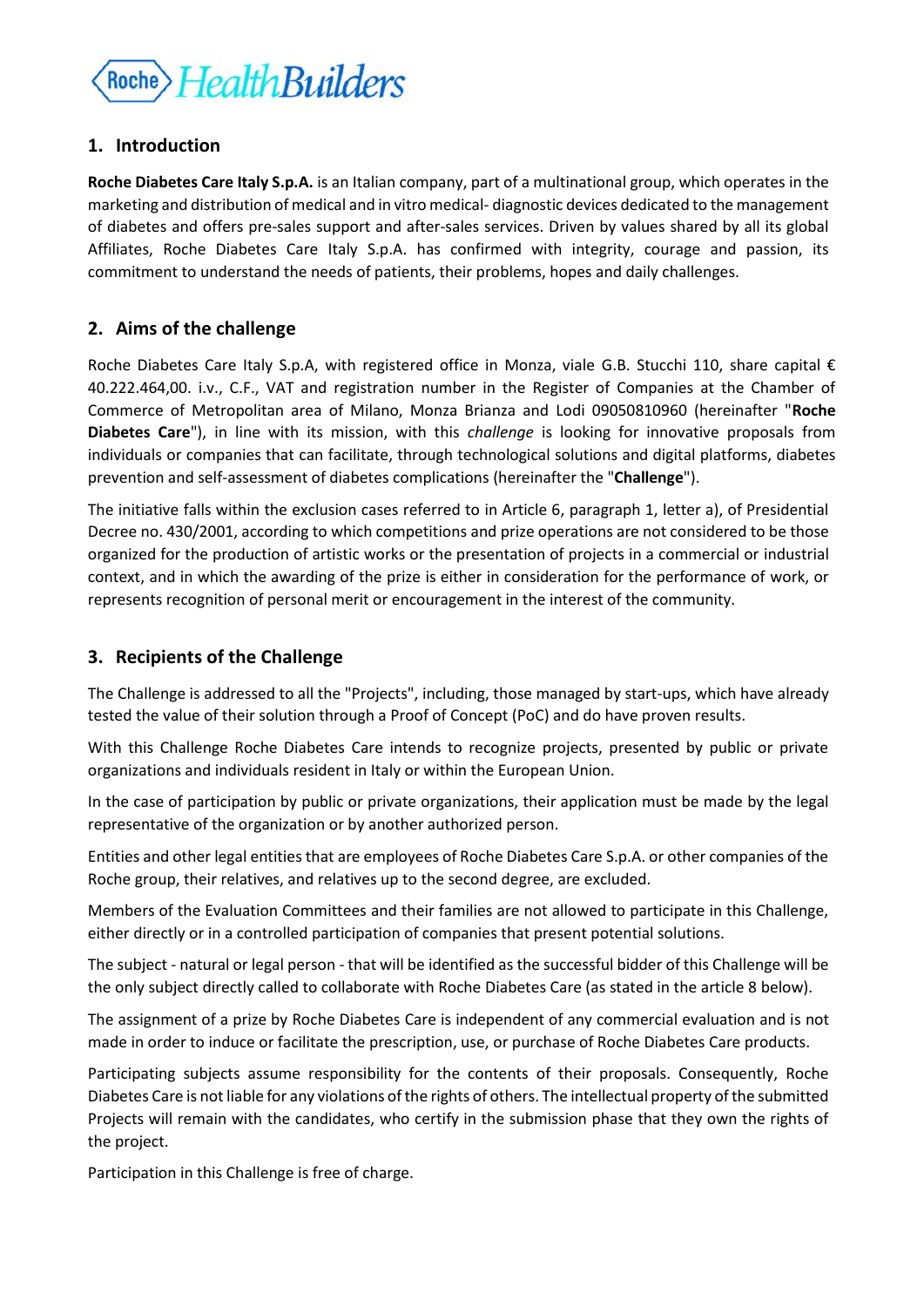

# **4. Type of solutions**

Roche Diabetes Care has always been committed to supporting patients, caregivers and healthcare professionals, with concrete solutions which facilitate care paths, and which also guarantee and improve the sustainability for the National Health System. In line with Roche Diabetes Care's commitment to operate as a "Healthcare Partner" of the Health System, Roche Diabetes Care is looking for innovative solutions for the therapeutic area of **Diabetes Mellitus**.

The global number of people with diabetes is expected to increase by more than 20% over the next 20 years: in Italy, the latest estimates show of an increase of 25%, higher than the European (22%) and global (24%) averages.

It is therefore imperative to intervene in two ways: on the one hand with prevention, and on the other one with the management and the evaluation of the serious complications that this pathology can bring.

Roche Diabetes Care is committed to this, and is looking for existing and innovative technological solutions and digital platforms (IoT, artificial intelligence, apps, etc.) for:

- the Prevention of any potential development of diabetes, in people not yet affected by this disease, through the evaluation of some indicators (e.g. diet, physical activity, habits, DNA screening/ predisposition to diabetes)
- the Support to people with diabetes in the self-assessment of complications (e.g. diabetic foot, retinopathy), in order to allow a more effective management by health professionals.

## **5. Evaluation and selection process of Projects**

### **a. Evaluation criterias**

Roche Diabetes Care will assess Project Proposals according to the following criteria, providing a feedback of the outcome of the evaluation by e-mail:

- originality and relevance of the proposal in the scope of the Challenge;
- applicability in the scope Diabetes and development potential of the Project;
- data and evidences proving the benefits of the solution;
- certifications and compliance of the product
- ease of use/application;
- scalability of the Project and business model;
- obtained and expected results.

### **b. Evaluation process**

The evaluation and selection process of the Projects, as stated below, is entrusted to a **Committee** composed by representatives of the different Roche Diabetes Care's Business Units.

### **Phase 1 – Triage**

A triage Commission will exclude all the Projects that do not meet the following criteria of eligibility: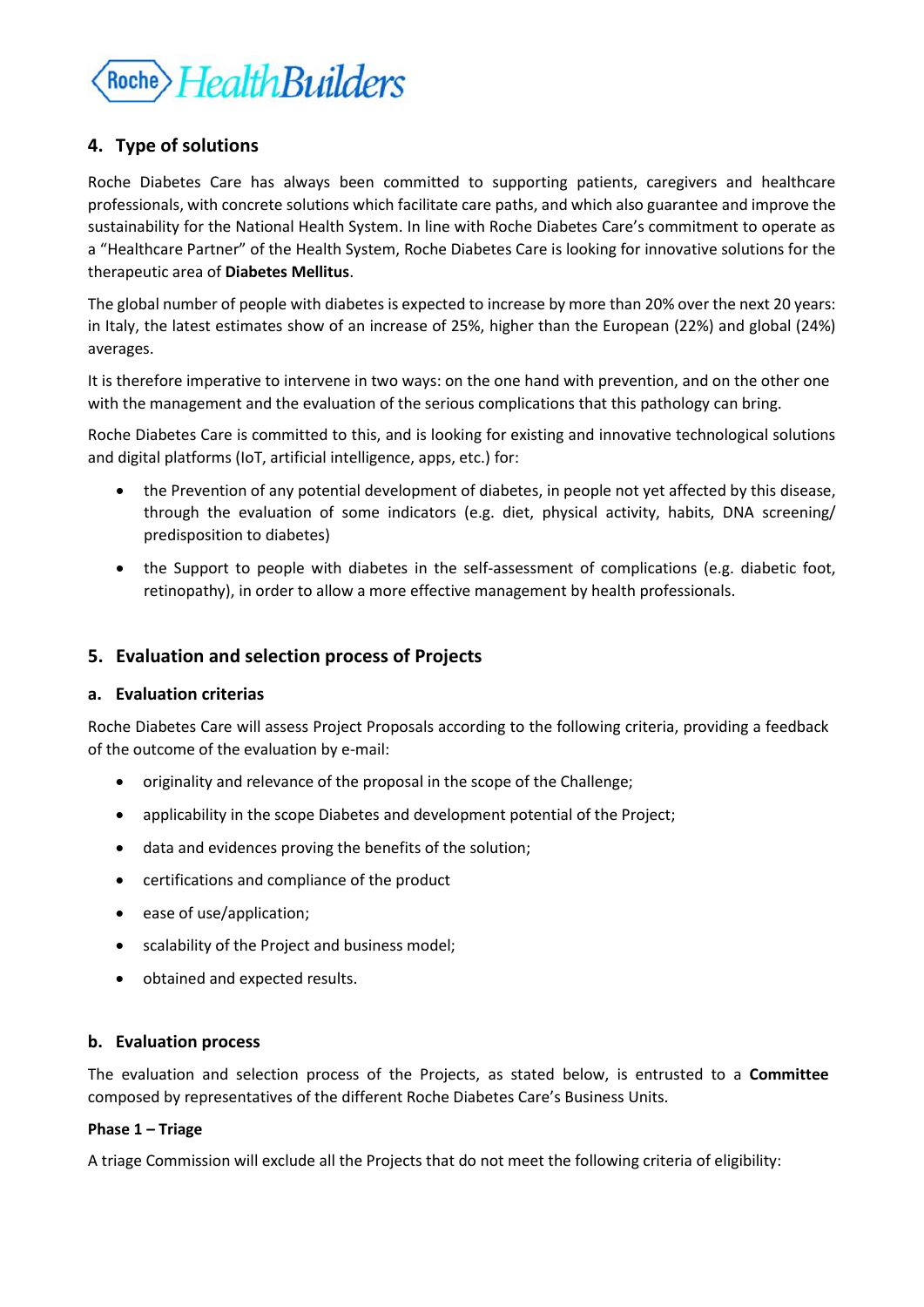

- consistency of the proposals with the objectives of the Challenge;
- provision of available and expected results;
- modalities and methodologies through which innovative solutions are proposed;
- completeness of the required documentation (as stated in the article 6 below).

#### **Phase 2 – Proposals screening**

The triage Commission will carry out an assessment and will select at most 10 Projects that will pass to the next phase.

### **Phase 3 – Committee Evaluation**

The Committee will evaluate the Projects selected through the "proposal screening", identifying from three to five candidates, which will participate to the final pitch and event.

#### **Phase 4 – Final pitch during an ad-hoc planned event**

The Candidates for the final event will carry out the Project presentation during an ad-hoc event (in presence, on-line or hybrid) organized by Roche Diabetes Care in which the Roche Pharma and the Roche Diagnostics divisions will also participate, as well as guests from outside Roche. After the final event, the winner of the Challenge will be announced.

At the end of each Evaluation step of the abovementioned process, all the candidates will be contacted by Roche Diabetes Care via e-mail for a personalized feedback about the outcome of the project proposal.

Roche Diabetes Care keep the right to not call / select any Project, in the event that none of candidates meets the abovementioned requirements.

## **6. Deadlines and application procedures**

To participate in this Challenge, applicants must send their application, complete with all the information required, in Italian or English, uploading required material on Roche HealthBuilders platform (https://www.healthbuilders.roche.it), starting from November 23rd 2021, 24-hour clock GMT + 1, until December 23rd 2021, 24-hour clock GMT + 1.

In accordance with the eligibility criteria, set out in point four, applications must include the following attachments:

- Register of organization/subject;
- If the applicant is a private entity, the Articles of Association or, alternatively, the Memorandum and Articles of Association;
- Application Form for the participation to the Challenge (WORD format) that you can download during the application process;
- Pitch deck (optional).

In addition to the above, participants may add any supporting information, material, and documentation to provide a more complete picture of their Project.

Participants assume responsibility for the content of their proposals and all other profiles that the relevant rules set out. Consequently, Roche Diabetes Care is not liable for any violation of the rights of others.

Requests received after the deadline and/or in a manner different from that indicated and/or not accompanied by all the required documentation will not be considered. Roche Diabetes Care does not